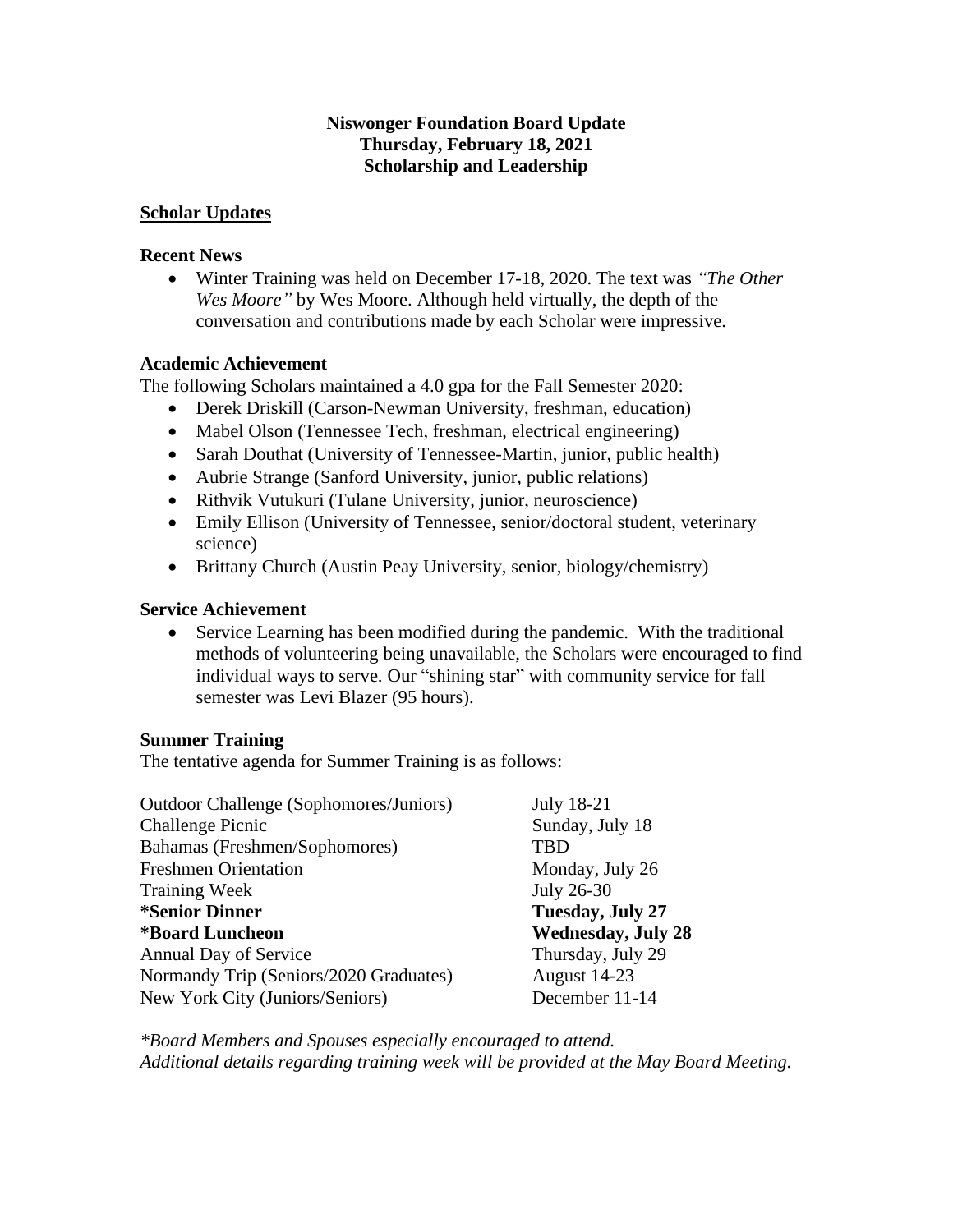## **Scholar and Scholar Alumni Updates**

- The Directory of Scholars was completed and mailed in January.
- Please see included Scholar and Alumni Scholar news updates

# **NISWONGER SCHOLAR UPDATES**



**Levi Blazer** (Belmont University, Senior) is working with the Tennessee Department of Health and their Health Communications team during his spring semester.



**Sam Hensley** (East Tennessee State University, Freshman) was selected as a member of his university's SGA Senate.



**Erica Seal** (East Tennessee State University, Sophomore) was included on the Dean's List for the Fall 2020 semester at ETSU.



**Macy Noe** (Vanderbilt University, Freshman) was appointed to the Undergraduate Honor Council at Vanderbilt.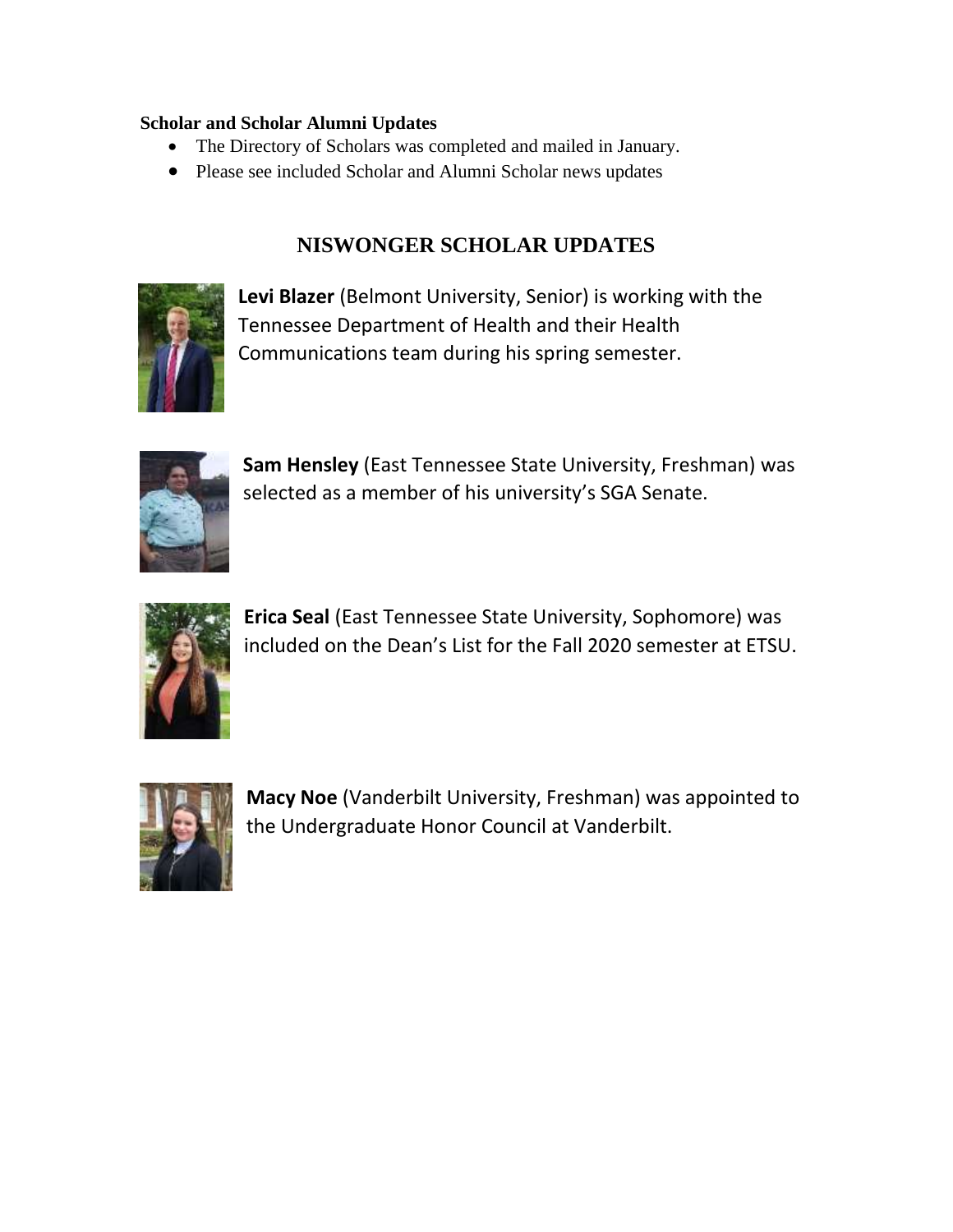# **ALUMNI SCHOLAR UPDATES**



**Dr. Katie Baker** (Class of 2007) and her husband, William, welcomed their son, Holston, in November.



**Sam Brashears** (Class of 2017) was a member of a research group that recently had their work published in *The Journal of Clinical Investigation*. The title of their work is "Stressed Erythrophagocytosis Induces Immunosuppression During Sepsis Through Heme-mediated STAT1 Dysregulation." The article can be viewed here: www.jci.org/articles/view/137468



**Dr. Jessica Burchette** (Class of 2006) and her husband, Darrin, welcomed their son, Perry, on January 12<sup>th</sup>.



**Ben Fox** (Class of 2009) accepted the position of head coach at Maryville College, in Knoxville.



**Elizabeth Jones** (Class of 2013) assumed a new position at Eastman Chemical Company as a Technical Service Representative for Acetate Tow.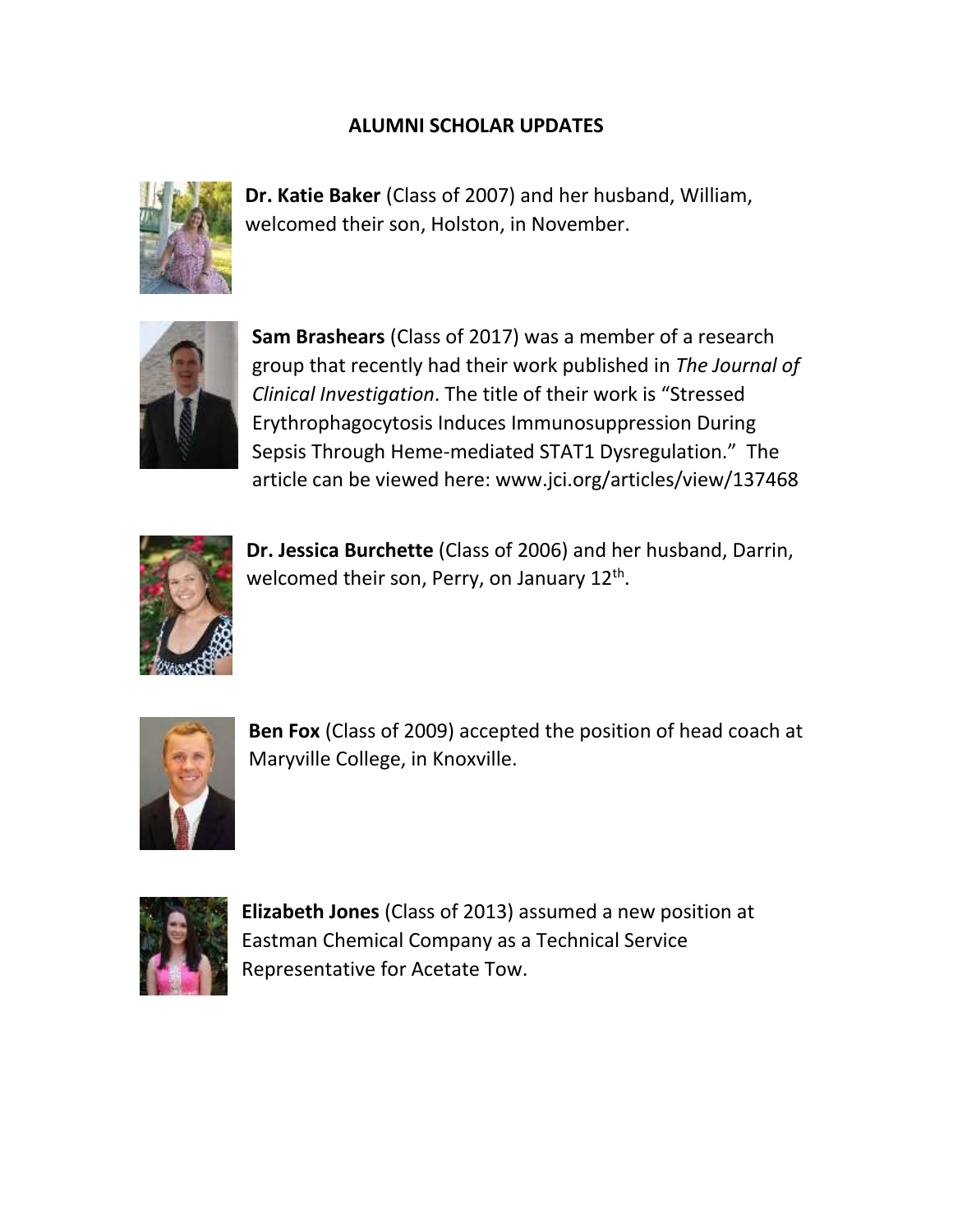

**Adriana Penalba** (Class of 2010) was married to Dustin Fillmore in October.



**Ian Sams** (Class of 2011) has accepted a position with the White House administration. He is joining HHS as Deputy Assistant Secretary for Public Affairs to manage HHS communications on the COVID response.



**Lillie Seal** (Class of 2015) became engaged to Dakota Taffer, in December.



**Dillan Shults** (Class of 2018) made his first home purchase, in December, in Parrottsville.



**Alex Smyth** (Class of 2015) and his wife, Macy, welcomed their son, James, on December 29<sup>th</sup>.